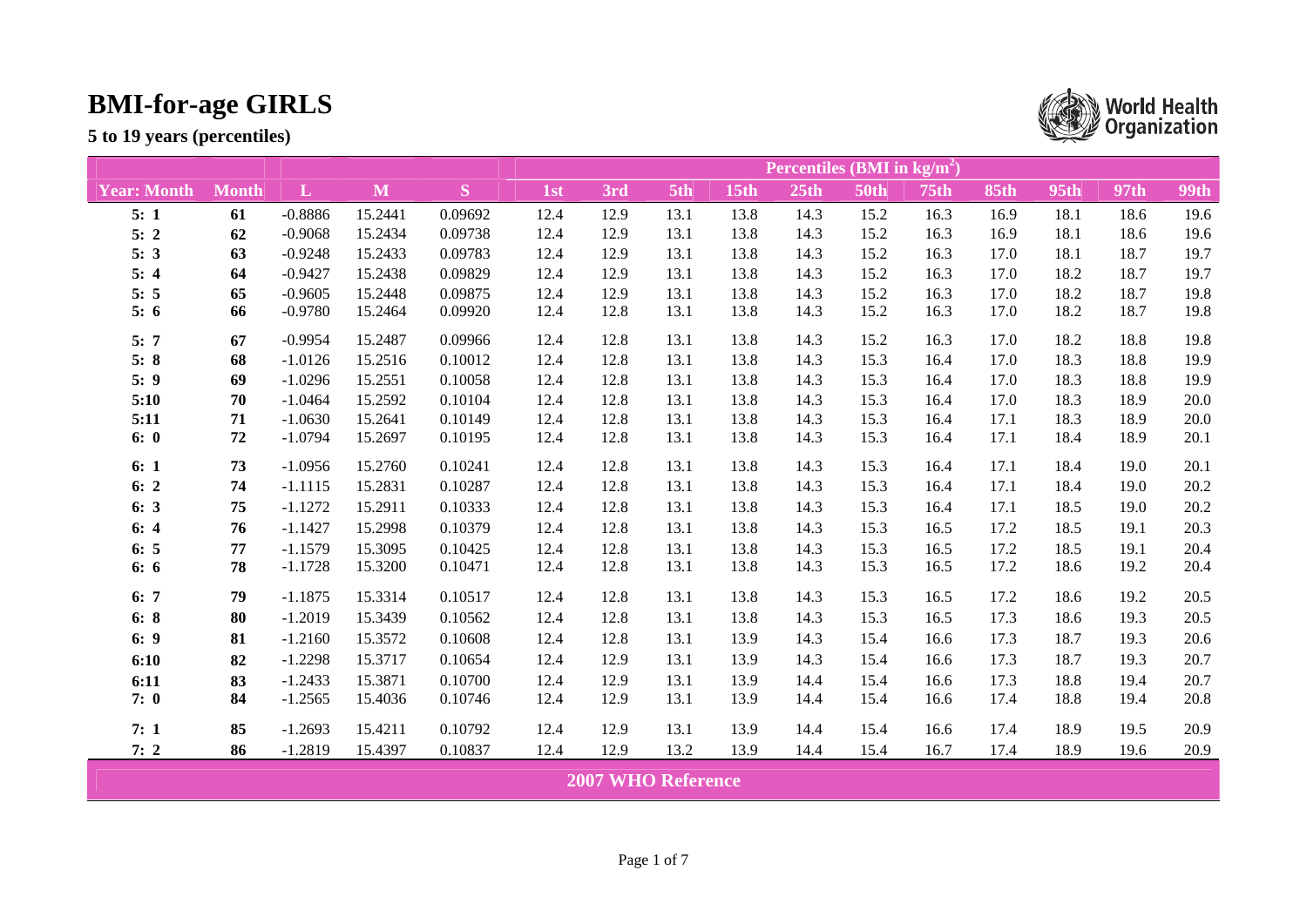|                    |              |              |         |         | <b>Percentiles (BMI in kg/m<sup>2</sup>)</b> |                           |      |             |      |             |             |             |      |      |      |  |
|--------------------|--------------|--------------|---------|---------|----------------------------------------------|---------------------------|------|-------------|------|-------------|-------------|-------------|------|------|------|--|
| <b>Year: Month</b> | <b>Month</b> | $\mathbf{L}$ | M       | S       | 1st                                          | 3rd                       | 5th  | <b>15th</b> | 25th | <b>50th</b> | <b>75th</b> | <b>85th</b> | 95th | 97th | 99th |  |
| 7:3                | 87           | $-1.2941$    | 15.4593 | 0.10883 | 12.4                                         | 12.9                      | 13.2 | 13.9        | 14.4 | 15.5        | 16.7        | 17.5        | 19.0 | 19.6 | 21.0 |  |
| 7:4                | 88           | $-1.3060$    | 15.4798 | 0.10929 | 12.4                                         | 12.9                      | 13.2 | 13.9        | 14.4 | 15.5        | 16.7        | 17.5        | 19.0 | 19.7 | 21.1 |  |
| 7:5                | 89           | $-1.3175$    | 15.5014 | 0.10974 | 12.4                                         | 12.9                      | 13.2 | 13.9        | 14.4 | 15.5        | 16.8        | 17.5        | 19.1 | 19.7 | 21.2 |  |
| 7:6                | 90           | $-1.3287$    | 15.5240 | 0.11020 | 12.5                                         | 12.9                      | 13.2 | 14.0        | 14.5 | 15.5        | 16.8        | 17.6        | 19.1 | 19.8 | 21.2 |  |
| 7:7                | 91           | $-1.3395$    | 15.5476 | 0.11065 | 12.5                                         | 12.9                      | 13.2 | 14.0        | 14.5 | 15.5        | 16.8        | 17.6        | 19.2 | 19.8 | 21.3 |  |
| 7:8                | 92           | $-1.3499$    | 15.5723 | 0.11110 | 12.5                                         | 13.0                      | 13.2 | 14.0        | 14.5 | 15.6        | 16.9        | 17.6        | 19.2 | 19.9 | 21.4 |  |
| 7:9                | 93           | $-1.3600$    | 15.5979 | 0.11156 | 12.5                                         | 13.0                      | 13.2 | 14.0        | 14.5 | 15.6        | 16.9        | 17.7        | 19.3 | 20.0 | 21.5 |  |
| 7:10               | 94           | $-1.3697$    | 15.6246 | 0.11201 | 12.5                                         | 13.0                      | 13.3 | 14.0        | 14.5 | 15.6        | 16.9        | 17.7        | 19.3 | 20.0 | 21.6 |  |
| 7:11               | 95           | $-1.3790$    | 15.6523 | 0.11246 | 12.5                                         | 13.0                      | 13.3 | 14.0        | 14.6 | 15.7        | 17.0        | 17.8        | 19.4 | 20.1 | 21.7 |  |
| 8:0                | 96           | $-1.3880$    | 15.6810 | 0.11291 | 12.5                                         | 13.0                      | 13.3 | 14.1        | 14.6 | 15.7        | 17.0        | 17.8        | 19.4 | 20.2 | 21.7 |  |
| 8:1                | 97           | $-1.3966$    | 15.7107 | 0.11335 | 12.6                                         | 13.0                      | 13.3 | 14.1        | 14.6 | 15.7        | 17.0        | 17.9        | 19.5 | 20.2 | 21.8 |  |
| 8:2                | 98           | $-1.4047$    | 15.7415 | 0.11380 | 12.6                                         | 13.1                      | 13.3 | 14.1        | 14.6 | 15.7        | 17.1        | 17.9        | 19.6 | 20.3 | 21.9 |  |
| 8:3                | 99           | $-1.4125$    | 15.7732 | 0.11424 | 12.6                                         | 13.1                      | 13.4 | 14.1        | 14.7 | 15.8        | 17.1        | 18.0        | 19.6 | 20.4 | 22.0 |  |
| 8:4                | 100          | $-1.4199$    | 15.8058 | 0.11469 | 12.6                                         | 13.1                      | 13.4 | 14.2        | 14.7 | 15.8        | 17.2        | 18.0        | 19.7 | 20.4 | 22.1 |  |
| 8:5                | 101          | $-1.4270$    | 15.8394 | 0.11513 | 12.6                                         | 13.1                      | 13.4 | 14.2        | 14.7 | 15.8        | 17.2        | 18.1        | 19.8 | 20.5 | 22.2 |  |
| 8:6                | 102          | $-1.4336$    | 15.8738 | 0.11557 | 12.6                                         | 13.1                      | 13.4 | 14.2        | 14.7 | 15.9        | 17.2        | 18.1        | 19.8 | 20.6 | 22.3 |  |
| 8:7                | 103          | $-1.4398$    | 15.9090 | 0.11601 | 12.7                                         | 13.2                      | 13.4 | 14.2        | 14.8 | 15.9        | 17.3        | 18.2        | 19.9 | 20.7 | 22.4 |  |
| 8:8                | 104          | $-1.4456$    | 15.9451 | 0.11644 | 12.7                                         | 13.2                      | 13.5 | 14.3        | 14.8 | 15.9        | 17.3        | 18.2        | 20.0 | 20.7 | 22.5 |  |
| 8:9                | 105          | $-1.4511$    | 15.9818 | 0.11688 | 12.7                                         | 13.2                      | 13.5 | 14.3        | 14.8 | 16.0        | 17.4        | 18.3        | 20.0 | 20.8 | 22.6 |  |
| 8:10               | 106          | $-1.4561$    | 16.0194 | 0.11731 | 12.7                                         | 13.2                      | 13.5 | 14.3        | 14.9 | 16.0        | 17.4        | 18.3        | 20.1 | 20.9 | 22.7 |  |
| 8:11               | 107          | $-1.4607$    | 16.0575 | 0.11774 | 12.8                                         | 13.3                      | 13.5 | 14.4        | 14.9 | 16.1        | 17.5        | 18.4        | 20.2 | 21.0 | 22.8 |  |
| 9:0                | 108          | $-1.4650$    | 16.0964 | 0.11816 | 12.8                                         | 13.3                      | 13.6 | 14.4        | 14.9 | 16.1        | 17.5        | 18.4        | 20.2 | 21.1 | 22.9 |  |
| 9:1                | 109          | $-1.4688$    | 16.1358 | 0.11859 | 12.8                                         | 13.3                      | 13.6 | 14.4        | 15.0 | 16.1        | 17.6        | 18.5        | 20.3 | 21.1 | 23.0 |  |
| 9:2                | 110          | $-1.4723$    | 16.1759 | 0.11901 | 12.8                                         | 13.3                      | 13.6 | 14.4        | 15.0 | 16.2        | 17.6        | 18.5        | 20.4 | 21.2 | 23.1 |  |
| 9:3                | 111          | $-1.4753$    | 16.2166 | 0.11943 | 12.8                                         | 13.4                      | 13.6 | 14.5        | 15.0 | 16.2        | 17.7        | 18.6        | 20.5 | 21.3 | 23.2 |  |
|                    |              |              |         |         |                                              | <b>2007 WHO Reference</b> |      |             |      |             |             |             |      |      |      |  |

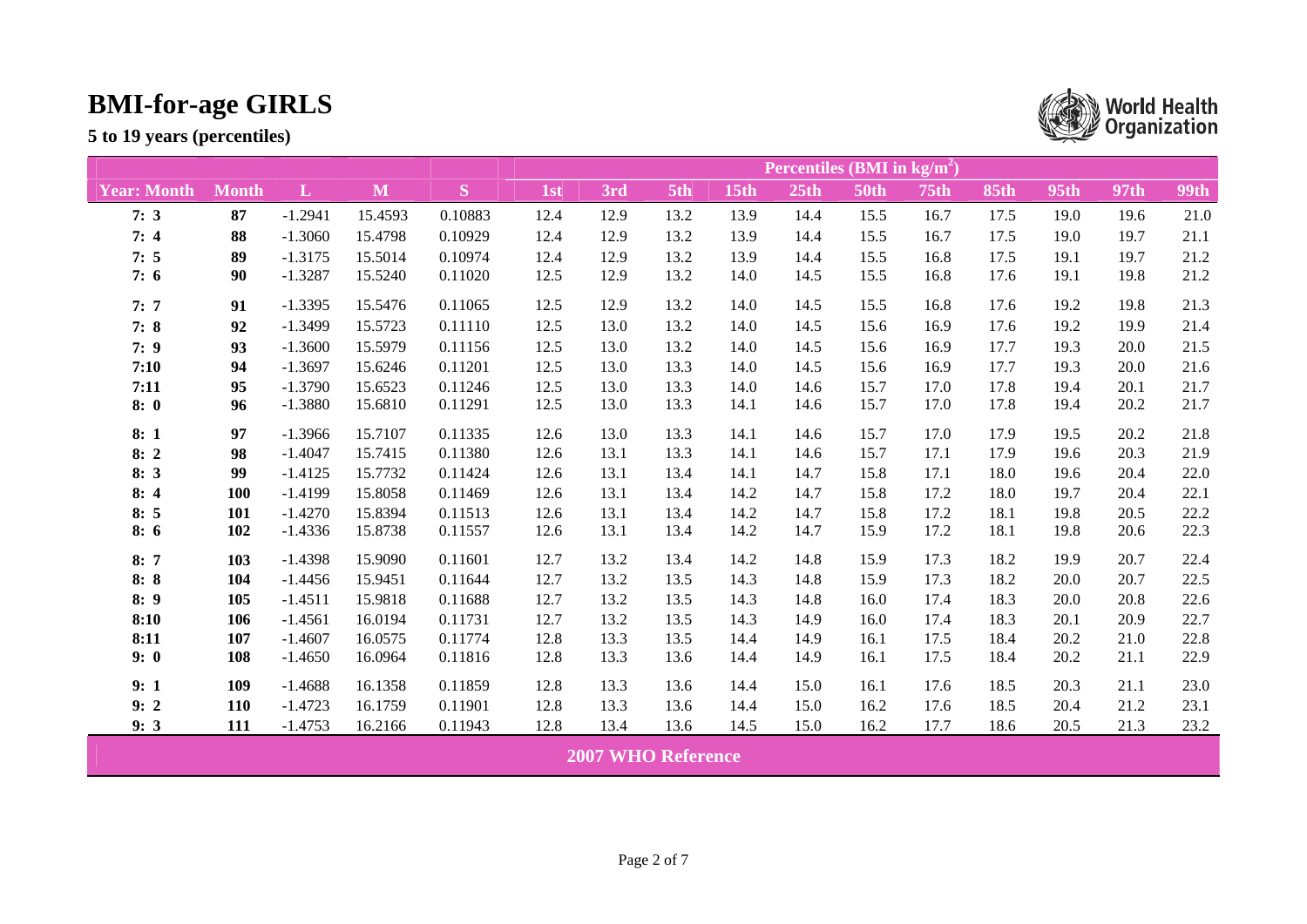|                    |              |              |         |         | <b>Percentiles (BMI in kg/m<sup>2</sup>)</b> |                           |      |      |      |             |             |             |      |             |             |  |
|--------------------|--------------|--------------|---------|---------|----------------------------------------------|---------------------------|------|------|------|-------------|-------------|-------------|------|-------------|-------------|--|
| <b>Year: Month</b> | <b>Month</b> | $\mathbf{L}$ | M       | S       | 1st                                          | 3rd                       | 5th  | 15th | 25th | <b>50th</b> | <b>75th</b> | <b>85th</b> | 95th | <b>97th</b> | <b>99th</b> |  |
| 9:4                | 112          | $-1.4780$    | 16.2580 | 0.11985 | 12.9                                         | 13.4                      | 13.7 | 14.5 | 15.1 | 16.3        | 17.7        | 18.7        | 20.5 | 21.4        | 23.3        |  |
| 9:5                | 113          | $-1.4803$    | 16.2999 | 0.12026 | 12.9                                         | 13.4                      | 13.7 | 14.5 | 15.1 | 16.3        | 17.8        | 18.7        | 20.6 | 21.5        | 23.4        |  |
| 9:6                | 114          | $-1.4823$    | 16.3425 | 0.12067 | 12.9                                         | 13.4                      | 13.7 | 14.6 | 15.1 | 16.3        | 17.8        | 18.8        | 20.7 | 21.6        | 23.5        |  |
| 9:7                | 115          | $-1.4838$    | 16.3858 | 0.12108 | 13.0                                         | 13.5                      | 13.8 | 14.6 | 15.2 | 16.4        | 17.9        | 18.8        | 20.7 | 21.6        | 23.6        |  |
| 9:8                | 116          | $-1.4850$    | 16.4298 | 0.12148 | 13.0                                         | 13.5                      | 13.8 | 14.6 | 15.2 | 16.4        | 17.9        | 18.9        | 20.8 | 21.7        | 23.7        |  |
| 9:9                | 117          | $-1.4859$    | 16.4746 | 0.12188 | 13.0                                         | 13.5                      | 13.8 | 14.7 | 15.2 | 16.5        | 18.0        | 18.9        | 20.9 | 21.8        | 23.8        |  |
| 9:10               | 118          | $-1.4864$    | 16.5200 | 0.12228 | 13.0                                         | 13.6                      | 13.9 | 14.7 | 15.3 | 16.5        | 18.0        | 19.0        | 21.0 | 21.9        | 23.9        |  |
| 9:11               | 119          | $-1.4866$    | 16.5663 | 0.12268 | 13.1                                         | 13.6                      | 13.9 | 14.7 | 15.3 | 16.6        | 18.1        | 19.1        | 21.1 | 22.0        | 24.0        |  |
| 10:0               | 120          | $-1.4864$    | 16.6133 | 0.12307 | 13.1                                         | 13.6                      | 13.9 | 14.8 | 15.4 | 16.6        | 18.2        | 19.1        | 21.1 | 22.1        | 24.1        |  |
| 10:1               | 121          | $-1.4859$    | 16.6612 | 0.12346 | 13.1                                         | 13.6                      | 14.0 | 14.8 | 15.4 | 16.7        | 18.2        | 19.2        | 21.2 | 22.2        | 24.2        |  |
| 10:2               | 122          | $-1.4851$    | 16.7100 | 0.12384 | 13.1                                         | 13.7                      | 14.0 | 14.9 | 15.4 | 16.7        | 18.3        | 19.3        | 21.3 | 22.2        | 24.3        |  |
| 10:3               | 123          | $-1.4839$    | 16.7595 | 0.12422 | 13.2                                         | 13.7                      | 14.0 | 14.9 | 15.5 | 16.8        | 18.3        | 19.3        | 21.4 | 22.3        | 24.4        |  |
| 10:4               | 124          | $-1.4825$    | 16.8100 | 0.12460 | 13.2                                         | 13.7                      | 14.1 | 14.9 | 15.5 | 16.8        | 18.4        | 19.4        | 21.5 | 22.4        | 24.6        |  |
| 10:5               | 125          | $-1.4807$    | 16.8614 | 0.12497 | 13.2                                         | 13.8                      | 14.1 | 15.0 | 15.6 | 16.9        | 18.5        | 19.5        | 21.5 | 22.5        | 24.7        |  |
| 10:6               | 126          | $-1.4787$    | 16.9136 | 0.12534 | 13.3                                         | 13.8                      | 14.1 | 15.0 | 15.6 | 16.9        | 18.5        | 19.5        | 21.6 | 22.6        | 24.8        |  |
| 10:7               | 127          | $-1.4763$    | 16.9667 | 0.12571 | 13.3                                         | 13.9                      | 14.2 | 15.1 | 15.7 | 17.0        | 18.6        | 19.6        | 21.7 | 22.7        | 24.9        |  |
| 10:8               | 128          | $-1.4737$    | 17.0208 | 0.12607 | 13.3                                         | 13.9                      | 14.2 | 15.1 | 15.7 | 17.0        | 18.6        | 19.7        | 21.8 | 22.8        | 25.0        |  |
| 10:9               | 129          | $-1.4708$    | 17.0757 | 0.12643 | 13.4                                         | 13.9                      | 14.2 | 15.1 | 15.8 | 17.1        | 18.7        | 19.8        | 21.9 | 22.9        | 25.1        |  |
| 10:10              | 130          | $-1.4677$    | 17.1316 | 0.12678 | 13.4                                         | 14.0                      | 14.3 | 15.2 | 15.8 | 17.1        | 18.8        | 19.8        | 22.0 | 23.0        | 25.2        |  |
| 10:11              | 131          | $-1.4642$    | 17.1883 | 0.12713 | 13.4                                         | 14.0                      | 14.3 | 15.2 | 15.9 | 17.2        | 18.8        | 19.9        | 22.1 | 23.1        | 25.3        |  |
| 11:0               | 132          | $-1.4606$    | 17.2459 | 0.12748 | 13.5                                         | 14.0                      | 14.4 | 15.3 | 15.9 | 17.2        | 18.9        | 20.0        | 22.2 | 23.2        | 25.4        |  |
| 11:1               | 133          | $-1.4567$    | 17.3044 | 0.12782 | 13.5                                         | 14.1                      | 14.4 | 15.3 | 16.0 | 17.3        | 19.0        | 20.0        | 22.2 | 23.3        | 25.6        |  |
| 11:2               | 134          | $-1.4526$    | 17.3637 | 0.12816 | 13.6                                         | 14.1                      | 14.4 | 15.4 | 16.0 | 17.4        | 19.0        | 20.1        | 22.3 | 23.4        | 25.7        |  |
| 11:3               | 135          | $-1.4482$    | 17.4238 | 0.12849 | 13.6                                         | 14.2                      | 14.5 | 15.4 | 16.1 | 17.4        | 19.1        | 20.2        | 22.4 | 23.5        | 25.8        |  |
|                    |              |              |         |         |                                              | <b>2007 WHO Reference</b> |      |      |      |             |             |             |      |             |             |  |

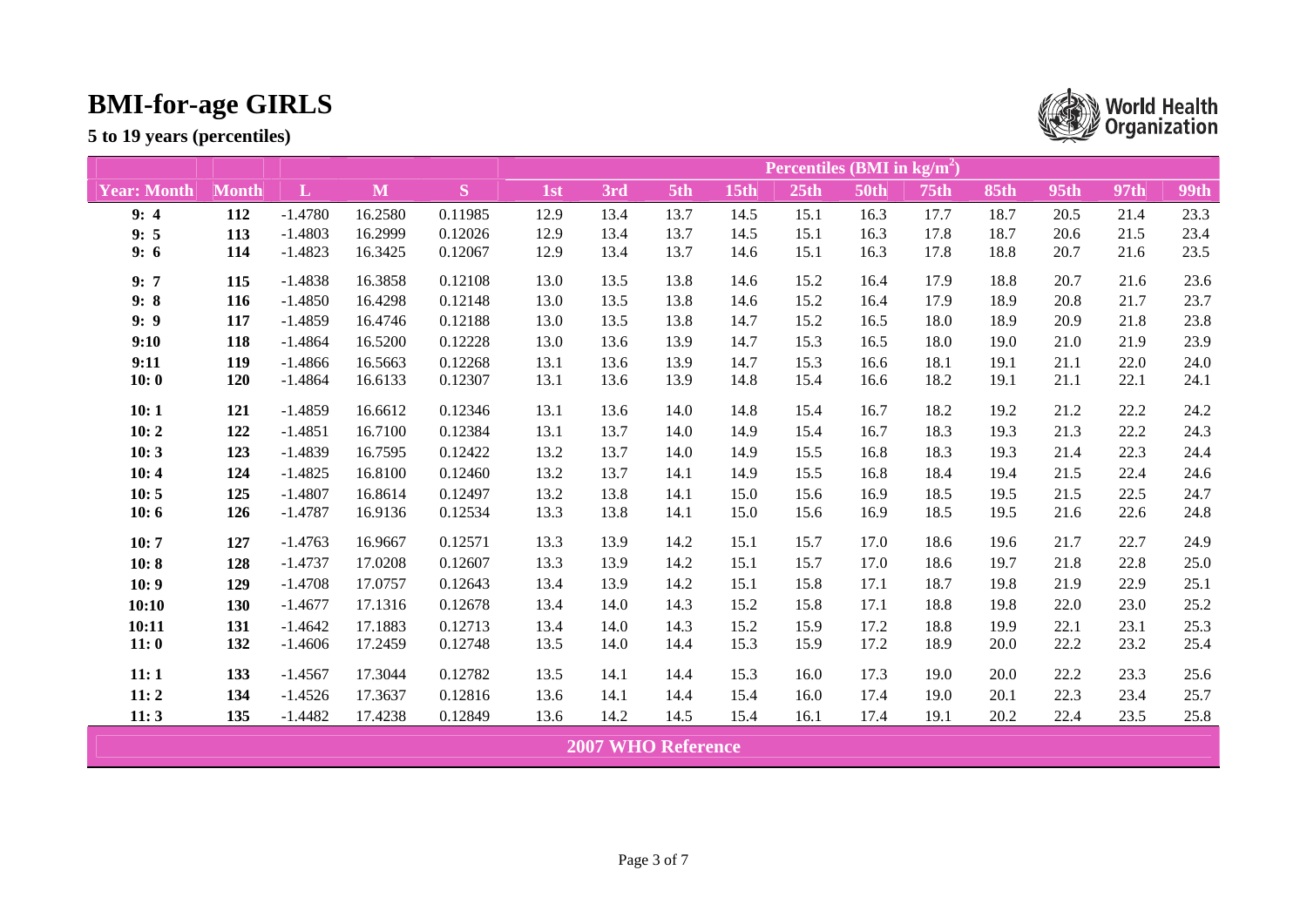|                    |              |              |         |         | Percentiles (BMI in $kg/m2$ ) |                           |      |             |      |             |             |             |      |             |             |  |
|--------------------|--------------|--------------|---------|---------|-------------------------------|---------------------------|------|-------------|------|-------------|-------------|-------------|------|-------------|-------------|--|
| <b>Year: Month</b> | <b>Month</b> | $\mathbf{L}$ | M       | S       | 1st                           | 3rd                       | 5th  | <b>15th</b> | 25th | <b>50th</b> | <b>75th</b> | <b>85th</b> | 95th | <b>97th</b> | <b>99th</b> |  |
| 11:4               | 136          | $-1.4436$    | 17.4847 | 0.12882 | 13.6                          | 14.2                      | 14.5 | 15.5        | 16.1 | 17.5        | 19.2        | 20.3        | 22.5 | 23.6        | 25.9        |  |
| 11:5               | 137          | $-1.4389$    | 17.5464 | 0.12914 | 13.7                          | 14.2                      | 14.6 | 15.5        | 16.2 | 17.5        | 19.3        | 20.4        | 22.6 | 23.7        | 26.0        |  |
| 11:6               | 138          | $-1.4339$    | 17.6088 | 0.12946 | 13.7                          | 14.3                      | 14.6 | 15.6        | 16.2 | 17.6        | 19.3        | 20.4        | 22.7 | 23.8        | 26.1        |  |
| 11:7               | 139          | $-1.4288$    | 17.6719 | 0.12978 | 13.7                          | 14.3                      | 14.7 | 15.6        | 16.3 | 17.7        | 19.4        | 20.5        | 22.8 | 23.9        | 26.2        |  |
| 11:8               | 140          | $-1.4235$    | 17.7357 | 0.13009 | 13.8                          | 14.4                      | 14.7 | 15.7        | 16.3 | 17.7        | 19.5        | 20.6        | 22.9 | 24.0        | 26.4        |  |
| 11:9               | 141          | $-1.4180$    | 17.8001 | 0.13040 | 13.8                          | 14.4                      | 14.8 | 15.7        | 16.4 | 17.8        | 19.6        | 20.7        | 23.0 | 24.1        | 26.5        |  |
| 11:10              | 142          | $-1.4123$    | 17.8651 | 0.13070 | 13.9                          | 14.5                      | 14.8 | 15.8        | 16.4 | 17.9        | 19.6        | 20.8        | 23.1 | 24.2        | 26.6        |  |
| 11:11              | 143          | $-1.4065$    | 17.9306 | 0.13099 | 13.9                          | 14.5                      | 14.9 | 15.8        | 16.5 | 17.9        | 19.7        | 20.8        | 23.2 | 24.3        | 26.7        |  |
| 12:0               | 144          | $-1.4006$    | 17.9966 | 0.13129 | 14.0                          | 14.6                      | 14.9 | 15.9        | 16.6 | 18.0        | 19.8        | 20.9        | 23.3 | 24.4        | 26.8        |  |
| 12:1               | 145          | $-1.3945$    | 18.0630 | 0.13158 | 14.0                          | 14.6                      | 15.0 | 15.9        | 16.6 | 18.1        | 19.9        | 21.0        | 23.4 | 24.5        | 26.9        |  |
| 12:2               | 146          | $-1.3883$    | 18.1297 | 0.13186 | 14.0                          | 14.7                      | 15.0 | 16.0        | 16.7 | 18.1        | 19.9        | 21.1        | 23.5 | 24.6        | 27.0        |  |
| 12:3               | 147          | $-1.3819$    | 18.1967 | 0.13214 | 14.1                          | 14.7                      | 15.0 | 16.1        | 16.7 | 18.2        | 20.0        | 21.2        | 23.6 | 24.7        | 27.2        |  |
| 12:4               | 148          | $-1.3755$    | 18.2639 | 0.13241 | 14.1                          | 14.7                      | 15.1 | 16.1        | 16.8 | 18.3        | 20.1        | 21.3        | 23.7 | 24.8        | 27.3        |  |
| 12:5               | 149          | $-1.3689$    | 18.3312 | 0.13268 | 14.2                          | 14.8                      | 15.1 | 16.2        | 16.8 | 18.3        | 20.2        | 21.3        | 23.8 | 24.9        | 27.4        |  |
| 12:6               | 150          | $-1.3621$    | 18.3986 | 0.13295 | 14.2                          | 14.8                      | 15.2 | 16.2        | 16.9 | 18.4        | 20.2        | 21.4        | 23.9 | 25.0        | 27.5        |  |
| 12:7               | 151          | $-1.3553$    | 18.4660 | 0.13321 | 14.3                          | 14.9                      | 15.2 | 16.3        | 17.0 | 18.5        | 20.3        | 21.5        | 23.9 | 25.1        | 27.6        |  |
| 12:8               | 152          | $-1.3483$    | 18.5333 | 0.13347 | 14.3                          | 14.9                      | 15.3 | 16.3        | 17.0 | 18.5        | 20.4        | 21.6        | 24.0 | 25.2        | 27.7        |  |
| 12:9               | 153          | $-1.3413$    | 18.6006 | 0.13372 | 14.3                          | 15.0                      | 15.3 | 16.4        | 17.1 | 18.6        | 20.5        | 21.7        | 24.1 | 25.3        | 27.8        |  |
| 12:10              | 154          | $-1.3341$    | 18.6677 | 0.13397 | 14.4                          | 15.0                      | 15.4 | 16.4        | 17.1 | 18.7        | 20.6        | 21.8        | 24.2 | 25.4        | 27.9        |  |
| 12:11              | 155          | $-1.3269$    | 18.7346 | 0.13421 | 14.4                          | 15.1                      | 15.4 | 16.5        | 17.2 | 18.7        | 20.6        | 21.8        | 24.3 | 25.5        | 28.0        |  |
| 13:0               | 156          | $-1.3195$    | 18.8012 | 0.13445 | 14.5                          | 15.1                      | 15.5 | 16.5        | 17.3 | 18.8        | 20.7        | 21.9        | 24.4 | 25.6        | 28.1        |  |
| 13:1               | 157          | $-1.3121$    | 18.8675 | 0.13469 | 14.5                          | 15.2                      | 15.5 | 16.6        | 17.3 | 18.9        | 20.8        | 22.0        | 24.5 | 25.7        | 28.2        |  |
| 13:2               | 158          | $-1.3046$    | 18.9335 | 0.13492 | 14.6                          | 15.2                      | 15.6 | 16.7        | 17.4 | 18.9        | 20.9        | 22.1        | 24.6 | 25.8        | 28.4        |  |
| 13:3               | 159          | $-1.2970$    | 18.9991 | 0.13514 | 14.6                          | 15.3                      | 15.6 | 16.7        | 17.4 | 19.0        | 20.9        | 22.2        | 24.7 | 25.9        | 28.5        |  |
|                    |              |              |         |         |                               | <b>2007 WHO Reference</b> |      |             |      |             |             |             |      |             |             |  |

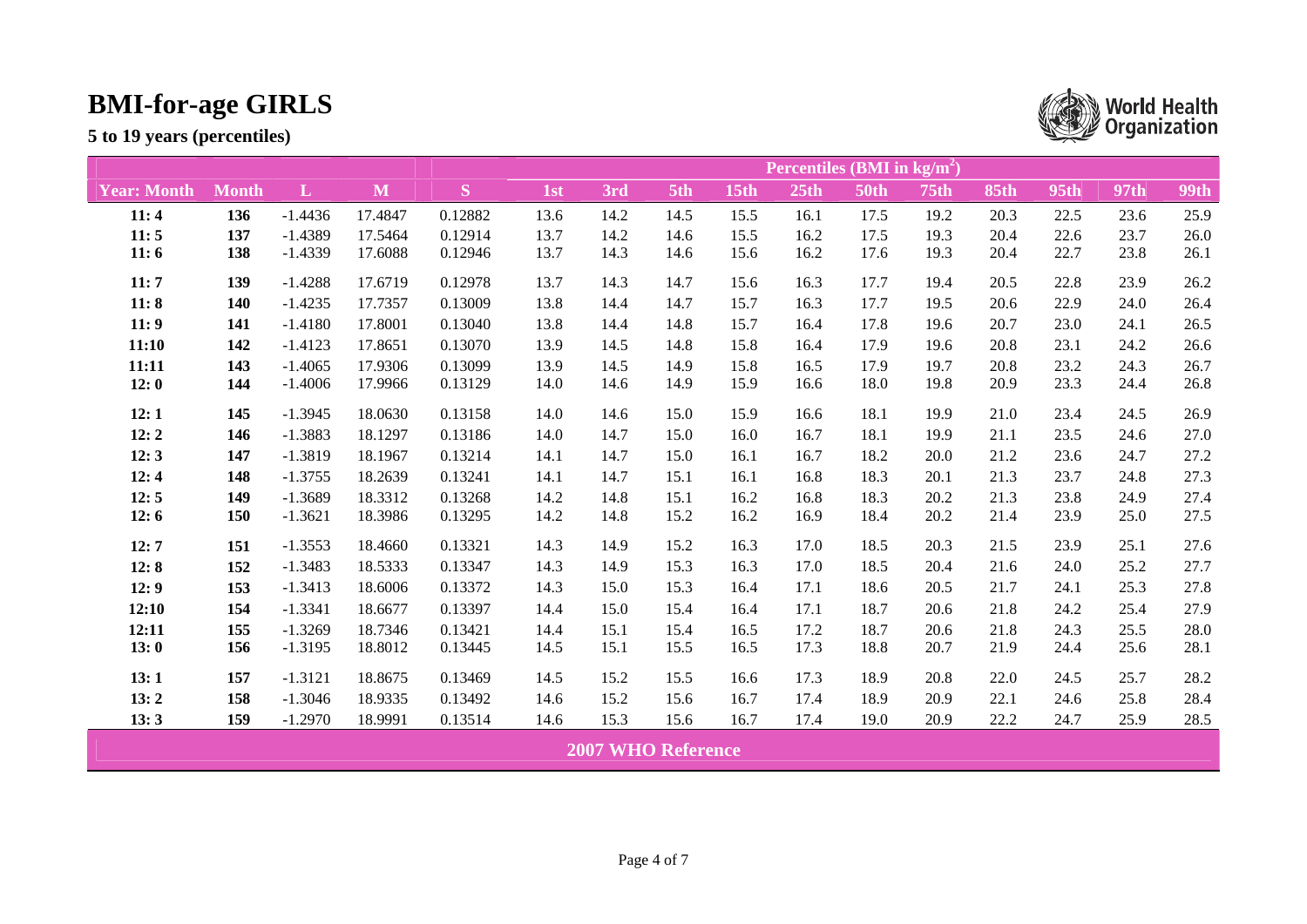|                    |              |              |         |         | Percentiles (BMI in $\text{kg/m}^2$ ) |                           |      |      |      |             |             |             |      |      |             |
|--------------------|--------------|--------------|---------|---------|---------------------------------------|---------------------------|------|------|------|-------------|-------------|-------------|------|------|-------------|
| <b>Year: Month</b> | <b>Month</b> | $\mathbf{L}$ | M       | S       | 1st                                   | 3rd                       | 5th  | 15th | 25th | <b>50th</b> | <b>75th</b> | <b>85th</b> | 95th | 97th | <b>99th</b> |
| 13:4               | 160          | $-1.2894$    | 19.0642 | 0.13537 | 14.6                                  | 15.3                      | 15.7 | 16.8 | 17.5 | 19.1        | 21.0        | 22.3        | 24.8 | 26.0 | 28.6        |
| 13:5               | 161          | $-1.2816$    | 19.1289 | 0.13559 | 14.7                                  | 15.3                      | 15.7 | 16.8 | 17.5 | 19.1        | 21.1        | 22.3        | 24.9 | 26.1 | 28.7        |
| 13:6               | 162          | $-1.2739$    | 19.1931 | 0.13580 | 14.7                                  | 15.4                      | 15.8 | 16.9 | 17.6 | 19.2        | 21.2        | 22.4        | 25.0 | 26.1 | 28.8        |
| 13:7               | 163          | $-1.2661$    | 19.2567 | 0.13601 | 14.8                                  | 15.4                      | 15.8 | 16.9 | 17.7 | 19.3        | 21.2        | 22.5        | 25.1 | 26.2 | 28.9        |
| 13:8               | 164          | $-1.2583$    | 19.3197 | 0.13622 | 14.8                                  | 15.5                      | 15.9 | 17.0 | 17.7 | 19.3        | 21.3        | 22.6        | 25.1 | 26.3 | 28.9        |
| 13:9               | 165          | $-1.2504$    | 19.3820 | 0.13642 | 14.8                                  | 15.5                      | 15.9 | 17.0 | 17.8 | 19.4        | 21.4        | 22.6        | 25.2 | 26.4 | 29.0        |
| 13:10              | 166          | $-1.2425$    | 19.4437 | 0.13662 | 14.9                                  | 15.6                      | 15.9 | 17.1 | 17.8 | 19.4        | 21.4        | 22.7        | 25.3 | 26.5 | 29.1        |
| 13:11              | 167          | $-1.2345$    | 19.5045 | 0.13681 | 14.9                                  | 15.6                      | 16.0 | 17.1 | 17.9 | 19.5        | 21.5        | 22.8        | 25.4 | 26.6 | 29.2        |
| 14:0               | 168          | $-1.2266$    | 19.5647 | 0.13700 | 15.0                                  | 15.6                      | 16.0 | 17.2 | 17.9 | 19.6        | 21.6        | 22.9        | 25.5 | 26.7 | 29.3        |
| 14:1               | 169          | $-1.2186$    | 19.6240 | 0.13719 | 15.0                                  | 15.7                      | 16.1 | 17.2 | 18.0 | 19.6        | 21.6        | 22.9        | 25.6 | 26.8 | 29.4        |
| 14:2               | 170          | $-1.2107$    | 19.6824 | 0.13738 | 15.0                                  | 15.7                      | 16.1 | 17.3 | 18.0 | 19.7        | 21.7        | 23.0        | 25.6 | 26.8 | 29.5        |
| 14:3               | 171          | $-1.2027$    | 19.7400 | 0.13756 | 15.1                                  | 15.8                      | 16.2 | 17.3 | 18.1 | 19.7        | 21.8        | 23.1        | 25.7 | 26.9 | 29.6        |
| 14:4               | 172          | $-1.1947$    | 19.7966 | 0.13774 | 15.1                                  | 15.8                      | 16.2 | 17.4 | 18.1 | 19.8        | 21.8        | 23.2        | 25.8 | 27.0 | 29.7        |
| 14:5               | 173          | $-1.1867$    | 19.8523 | 0.13791 | 15.1                                  | 15.8                      | 16.2 | 17.4 | 18.2 | 19.9        | 21.9        | 23.2        | 25.9 | 27.1 | 29.7        |
| 14:6               | 174          | $-1.1788$    | 19.9070 | 0.13808 | 15.2                                  | 15.9                      | 16.3 | 17.4 | 18.2 | 19.9        | 22.0        | 23.3        | 25.9 | 27.1 | 29.8        |
| 14:7               | 175          | $-1.1708$    | 19.9607 | 0.13825 | 15.2                                  | 15.9                      | 16.3 | 17.5 | 18.3 | 20.0        | 22.0        | 23.4        | 26.0 | 27.2 | 29.9        |
| 14:8               | 176          | $-1.1629$    | 20.0133 | 0.13841 | 15.2                                  | 15.9                      | 16.4 | 17.5 | 18.3 | 20.0        | 22.1        | 23.4        | 26.1 | 27.3 | 30.0        |
| 14:9               | 177          | $-1.1549$    | 20.0648 | 0.13858 | 15.3                                  | 16.0                      | 16.4 | 17.6 | 18.4 | 20.1        | 22.2        | 23.5        | 26.1 | 27.4 | 30.0        |
| 14:10              | 178          | $-1.1470$    | 20.1152 | 0.13873 | 15.3                                  | 16.0                      | 16.4 | 17.6 | 18.4 | 20.1        | 22.2        | 23.5        | 26.2 | 27.4 | 30.1        |
| 14:11              | 179          | $-1.1390$    | 20.1644 | 0.13889 | 15.3                                  | 16.0                      | 16.5 | 17.6 | 18.4 | 20.2        | 22.3        | 23.6        | 26.3 | 27.5 | 30.2        |
| 15:0               | <b>180</b>   | $-1.1311$    | 20.2125 | 0.13904 | 15.3                                  | 16.1                      | 16.5 | 17.7 | 18.5 | 20.2        | 22.3        | 23.7        | 26.3 | 27.6 | 30.2        |
| 15:1               | 181          | $-1.1232$    | 20.2595 | 0.13920 | 15.4                                  | 16.1                      | 16.5 | 17.7 | 18.5 | 20.3        | 22.4        | 23.7        | 26.4 | 27.6 | 30.3        |
| 15:2               | 182          | $-1.1153$    | 20.3053 | 0.13934 | 15.4                                  | 16.1                      | 16.6 | 17.8 | 18.6 | 20.3        | 22.4        | 23.8        | 26.5 | 27.7 | 30.4        |
| 15:3               | 183          | $-1.1074$    | 20.3499 | 0.13949 | 15.4                                  | 16.2                      | 16.6 | 17.8 | 18.6 | 20.4        | 22.5        | 23.8        | 26.5 | 27.7 | 30.4        |
|                    |              |              |         |         |                                       | <b>2007 WHO Reference</b> |      |      |      |             |             |             |      |      |             |

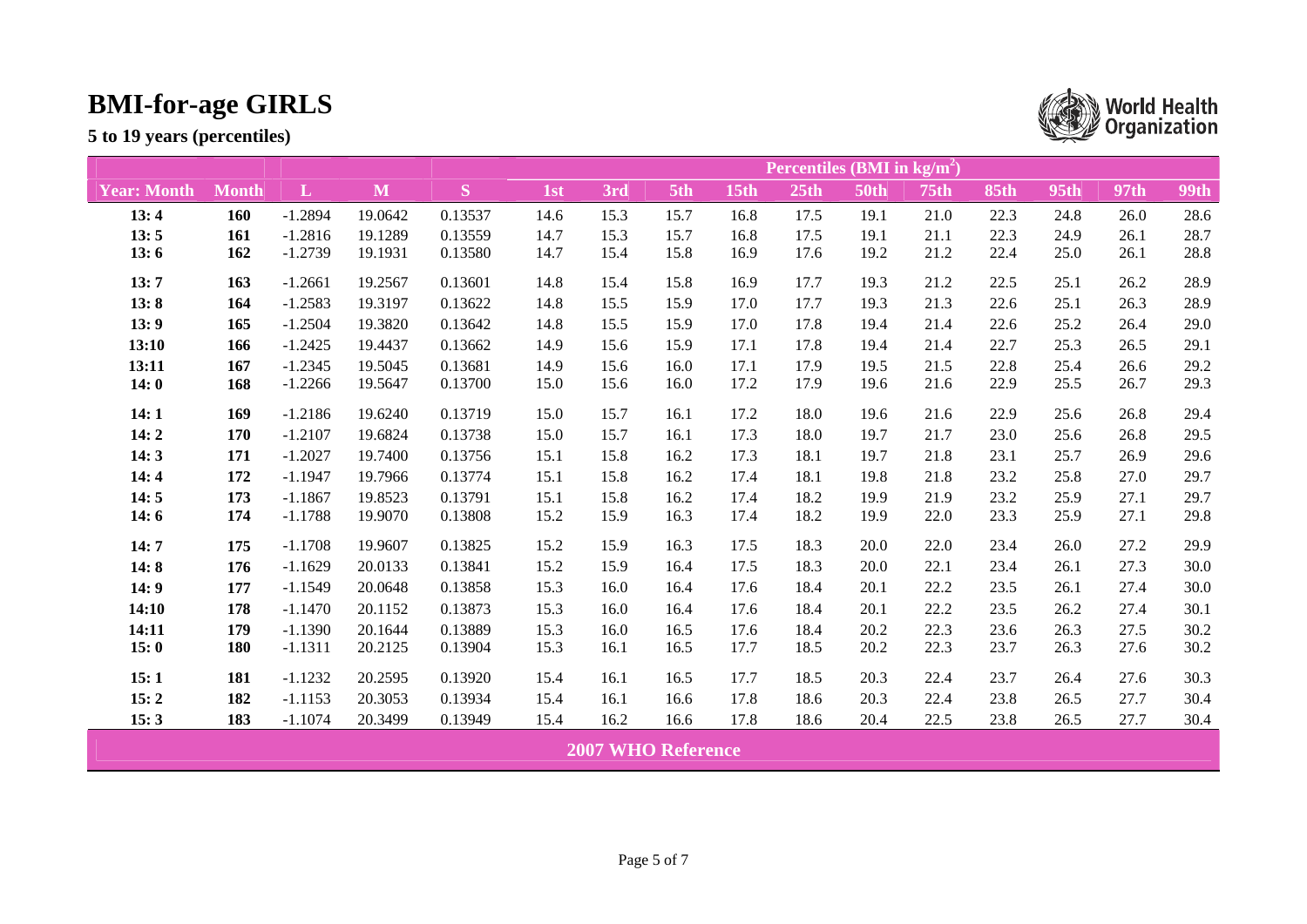|                    |              |              |         |         | Percentiles (BMI in $\text{kg/m}^2$ ) |      |                           |      |      |             |             |             |      |      |             |
|--------------------|--------------|--------------|---------|---------|---------------------------------------|------|---------------------------|------|------|-------------|-------------|-------------|------|------|-------------|
| <b>Year: Month</b> | <b>Month</b> | $\mathbf{L}$ | M       | S       | 1st                                   | 3rd  | 5th                       | 15th | 25th | <b>50th</b> | <b>75th</b> | <b>85th</b> | 95th | 97th | <b>99th</b> |
| 15:4               | 184          | $-1.0996$    | 20.3934 | 0.13963 | 15.4                                  | 16.2 | 16.6                      | 17.8 | 18.6 | 20.4        | 22.5        | 23.9        | 26.6 | 27.8 | 30.5        |
| 15:5               | 185          | $-1.0917$    | 20.4357 | 0.13977 | 15.5                                  | 16.2 | 16.6                      | 17.9 | 18.7 | 20.4        | 22.6        | 23.9        | 26.6 | 27.9 | 30.5        |
| 15:6               | 186          | $-1.0838$    | 20.4769 | 0.13991 | 15.5                                  | 16.2 | 16.7                      | 17.9 | 18.7 | 20.5        | 22.6        | 24.0        | 26.7 | 27.9 | 30.6        |
| 15:7               | 187          | $-1.0760$    | 20.5170 | 0.14005 | 15.5                                  | 16.3 | 16.7                      | 17.9 | 18.8 | 20.5        | 22.7        | 24.0        | 26.7 | 28.0 | 30.6        |
| 15:8               | 188          | $-1.0681$    | 20.5560 | 0.14018 | 15.5                                  | 16.3 | 16.7                      | 18.0 | 18.8 | 20.6        | 22.7        | 24.1        | 26.8 | 28.0 | 30.7        |
| 15:9               | 189          | $-1.0603$    | 20.5938 | 0.14031 | 15.6                                  | 16.3 | 16.8                      | 18.0 | 18.8 | 20.6        | 22.8        | 24.1        | 26.8 | 28.1 | 30.7        |
| 15:10              | 190          | $-1.0525$    | 20.6306 | 0.14044 | 15.6                                  | 16.3 | 16.8                      | 18.0 | 18.8 | 20.6        | 22.8        | 24.2        | 26.9 | 28.1 | 30.8        |
| 15:11              | 191          | $-1.0447$    | 20.6663 | 0.14057 | 15.6                                  | 16.4 | 16.8                      | 18.0 | 18.9 | 20.7        | 22.8        | 24.2        | 26.9 | 28.2 | 30.8        |
| 16:0               | 192          | $-1.0368$    | 20.7008 | 0.14070 | 15.6                                  | 16.4 | 16.8                      | 18.1 | 18.9 | 20.7        | 22.9        | 24.2        | 27.0 | 28.2 | 30.9        |
| 16:1               | 193          | $-1.0290$    | 20.7344 | 0.14082 | 15.6                                  | 16.4 | 16.8                      | 18.1 | 18.9 | 20.7        | 22.9        | 24.3        | 27.0 | 28.2 | 30.9        |
| 16:2               | 194          | $-1.0212$    | 20.7668 | 0.14094 | 15.7                                  | 16.4 | 16.9                      | 18.1 | 19.0 | 20.8        | 23.0        | 24.3        | 27.1 | 28.3 | 31.0        |
| 16:3               | 195          | $-1.0134$    | 20.7982 | 0.14106 | 15.7                                  | 16.4 | 16.9                      | 18.1 | 19.0 | 20.8        | 23.0        | 24.4        | 27.1 | 28.3 | 31.0        |
| 16:4               | 196          | $-1.0055$    | 20.8286 | 0.14118 | 15.7                                  | 16.5 | 16.9                      | 18.2 | 19.0 | 20.8        | 23.0        | 24.4        | 27.1 | 28.4 | 31.0        |
| 16:5               | 197          | $-0.9977$    | 20.8580 | 0.14130 | 15.7                                  | 16.5 | 16.9                      | 18.2 | 19.0 | 20.9        | 23.1        | 24.4        | 27.2 | 28.4 | 31.1        |
| 16:6               | 198          | $-0.9898$    | 20.8863 | 0.14142 | 15.7                                  | 16.5 | 16.9                      | 18.2 | 19.1 | 20.9        | 23.1        | 24.5        | 27.2 | 28.4 | 31.1        |
| 16:7               | 199          | $-0.9819$    | 20.9137 | 0.14153 | 15.7                                  | 16.5 | 17.0                      | 18.2 | 19.1 | 20.9        | 23.1        | 24.5        | 27.2 | 28.5 | 31.1        |
| 16:8               | 200          | $-0.9740$    | 20.9401 | 0.14164 | 15.7                                  | 16.5 | 17.0                      | 18.3 | 19.1 | 20.9        | 23.1        | 24.5        | 27.3 | 28.5 | 31.2        |
| 16:9               | 201          | $-0.9661$    | 20.9656 | 0.14176 | 15.7                                  | 16.5 | 17.0                      | 18.3 | 19.1 | 21.0        | 23.2        | 24.6        | 27.3 | 28.5 | 31.2        |
| 16:10              | 202          | $-0.9582$    | 20.9901 | 0.14187 | 15.8                                  | 16.6 | 17.0                      | 18.3 | 19.2 | 21.0        | 23.2        | 24.6        | 27.3 | 28.6 | 31.2        |
| 16:11              | 203          | $-0.9503$    | 21.0138 | 0.14198 | 15.8                                  | 16.6 | 17.0                      | 18.3 | 19.2 | 21.0        | 23.2        | 24.6        | 27.4 | 28.6 | 31.2        |
| 17:0               | 204          | $-0.9423$    | 21.0367 | 0.14208 | 15.8                                  | 16.6 | 17.0                      | 18.3 | 19.2 | 21.0        | 23.3        | 24.7        | 27.4 | 28.6 | 31.3        |
| 17:1               | 205          | $-0.9344$    | 21.0587 | 0.14219 | 15.8                                  | 16.6 | 17.0                      | 18.3 | 19.2 | 21.1        | 23.3        | 24.7        | 27.4 | 28.6 | 31.3        |
| 17:2               | 206          | $-0.9264$    | 21.0801 | 0.14230 | 15.8                                  | 16.6 | 17.1                      | 18.4 | 19.2 | 21.1        | 23.3        | 24.7        | 27.4 | 28.7 | 31.3        |
| 17:3               | 207          | $-0.9184$    | 21.1007 | 0.14240 | 15.8                                  | 16.6 | 17.1                      | 18.4 | 19.2 | 21.1        | 23.3        | 24.7        | 27.5 | 28.7 | 31.3        |
|                    |              |              |         |         |                                       |      | <b>2007 WHO Reference</b> |      |      |             |             |             |      |      |             |